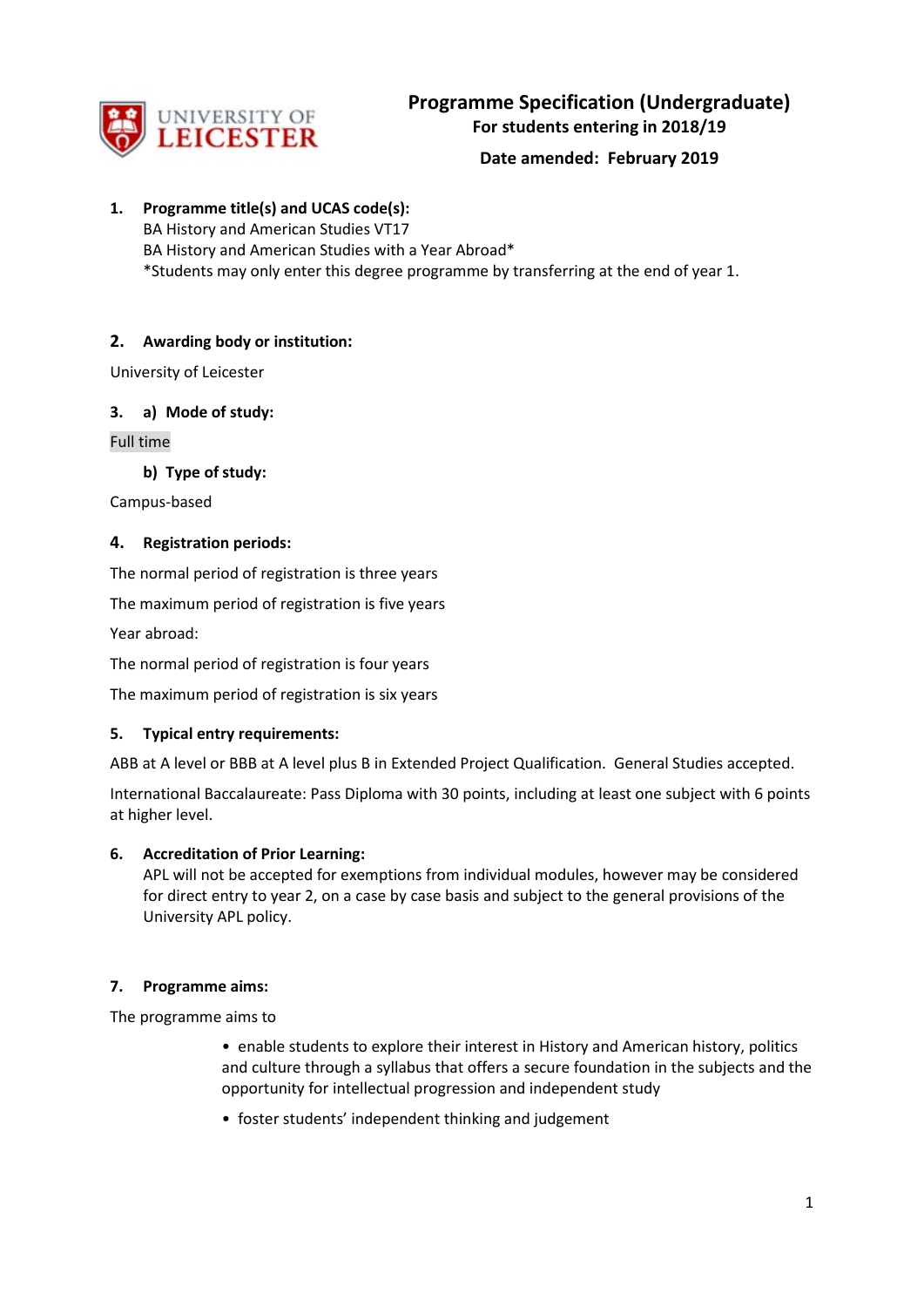• provide an intellectually challenging and stimulating curriculum drawing on the research expertise and teaching strengths of the historians within the School of History, Politics and International Relations, and the Centre for American Studies

- develop students' skills in close reading and historical and cultural analysis
- develop students' ability to carry out independent research
- develop students' ability to communicate clearly and effectively
- deliver lectures, seminars, workshops and individual supervision

• enable students to develop and demonstrate a range of skills necessary for the study of History and American history, politics and culture at undergraduate and postgraduate level

• enable students to develop the transferable skills necessary for successful career development and effective independent learning

In addition to the aims of the programme outlined for the three-year degree in History and American Studies, the four-year degree also aims:

- to broaden students' learning experience in an international context;
- to widen students' cultural experience by living and studying abroad;
- to develop students' transferable skills in order to enhance their employability;
- Intended learning outcomes for the year will be those of the modules they take at the Higher Education Institution they attend during their year abroad.

### **8. Reference points used to inform the programme specification:**

• QAA Benchmarking Statement for History: <http://www.qaa.ac.uk/en/Publications/Documents/SBS-history-14.pdf>

• QAA Subject Benchmark Statement for Area Studies: <http://www.qaa.ac.uk/en/Publications/Documents/SBS-Area-Studies-16.pdf>

- QAA Framework for Higher Education Qualifications in England, Wales and Northern Ireland
- [University of Leicester Learning and Teaching Strategy 2011-2016](http://www2.le.ac.uk/offices/sas2/quality/learnteach)

• The University of Leicester's Discovery-Led and Discovery-Enabling Learning Strategy, 2016- 2020

• University of Leicester Periodic Developmental Review Reports for History and American Studies

- National Student Survey Results
- Programme Approval Panel Report on the new BA History October 2014
- Annual Development Review of the School of History for 2015-16 and the Centre for American Studies for 2015-16
- External Examiners' reports (annual)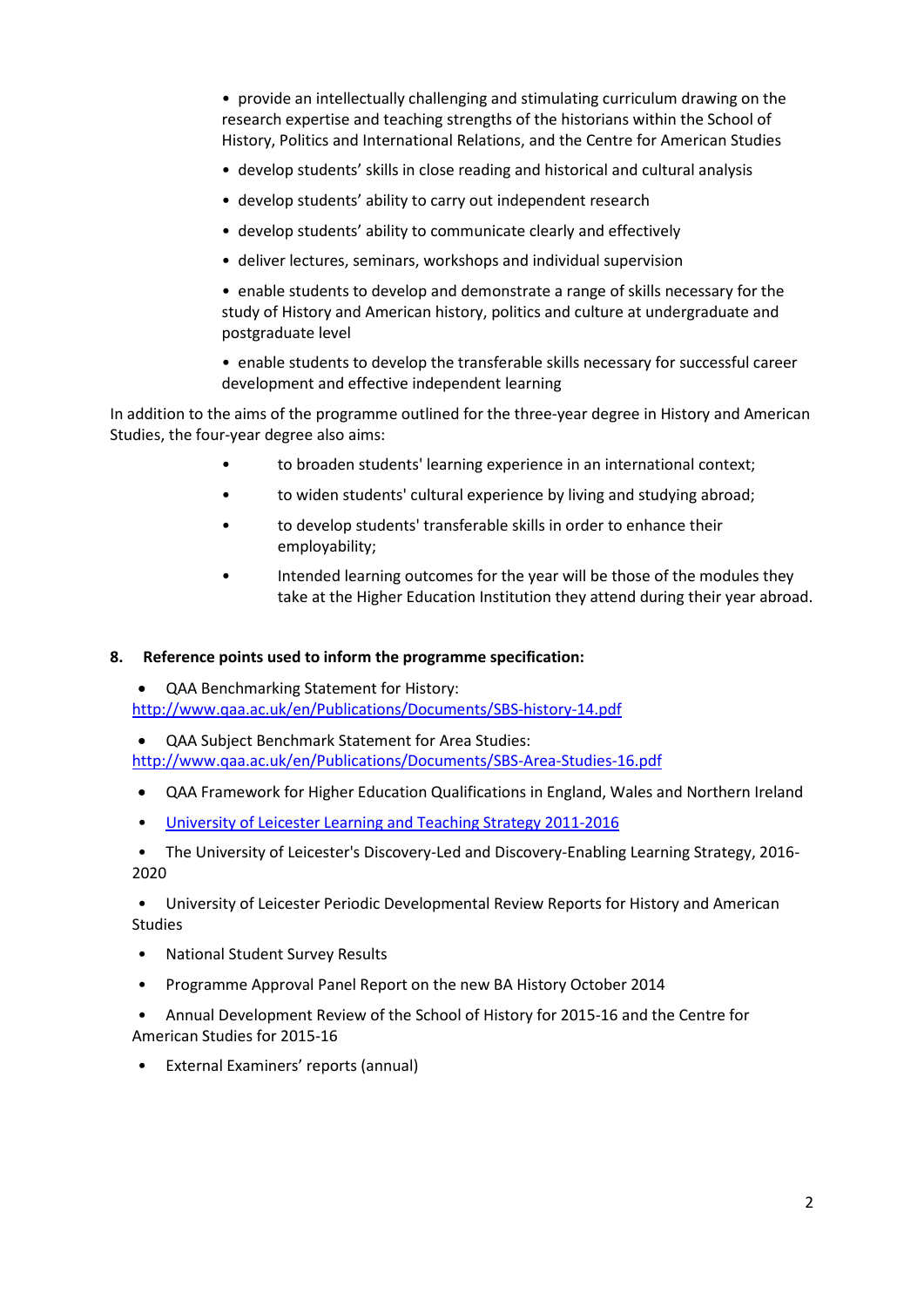# **9. Programme Outcomes:**

| <b>Intended Learning</b>                                                                                                      | <b>Teaching and Learning Methods</b>                                                                                          | <b>How Demonstrated?</b>                                                                                    |
|-------------------------------------------------------------------------------------------------------------------------------|-------------------------------------------------------------------------------------------------------------------------------|-------------------------------------------------------------------------------------------------------------|
| <b>Outcomes</b>                                                                                                               |                                                                                                                               |                                                                                                             |
|                                                                                                                               | (a) Discipline specific knowledge and competencies                                                                            |                                                                                                             |
| Demonstrate mastery of an                                                                                                     | (i) Mastery of an appropriate body of knowledge<br>Seminars, lectures, supervisions,                                          | Essays, essay-based examinations,                                                                           |
| appropriate body of                                                                                                           | tutorials, workshops, directed                                                                                                | dissertation, seminar presentations,<br>seminar discussion                                                  |
| knowledge and practice                                                                                                        | reading, written assignments,<br>independent research, resource-                                                              |                                                                                                             |
| pertaining to History and<br>American Studies.                                                                                | based learning.                                                                                                               |                                                                                                             |
|                                                                                                                               | (ii) Understanding and application of key concepts and techniques                                                             |                                                                                                             |
| Demonstrate skills of a close<br>reader of texts relating to<br>history and American<br>Studies.                              | Seminars, lectures, supervisions,<br>tutorials, workshops, directed<br>reading, written assignments,<br>independent research. | Essays, essay-based examinations,<br>dissertation, seminar presentations,<br>seminar discussion, portfolio. |
| Demonstrate a knowledge of<br>and application of a variety<br>of methodological<br>approaches to the study of<br>history.     |                                                                                                                               |                                                                                                             |
| Demonstrate an<br>understanding of the<br>multidisciplinary approach to<br>the study of American<br>history and politics.     | Lectures, seminars, tutorials,<br>directed reading, independent<br>research, application of IT skills,<br>team work           |                                                                                                             |
| Demonstrate a variety of<br>critical approaches to the<br>interpretation of history, and<br>American history and<br>politics. | Seminars, tutorials, independent<br>research, application of IT skills,<br>team work.                                         |                                                                                                             |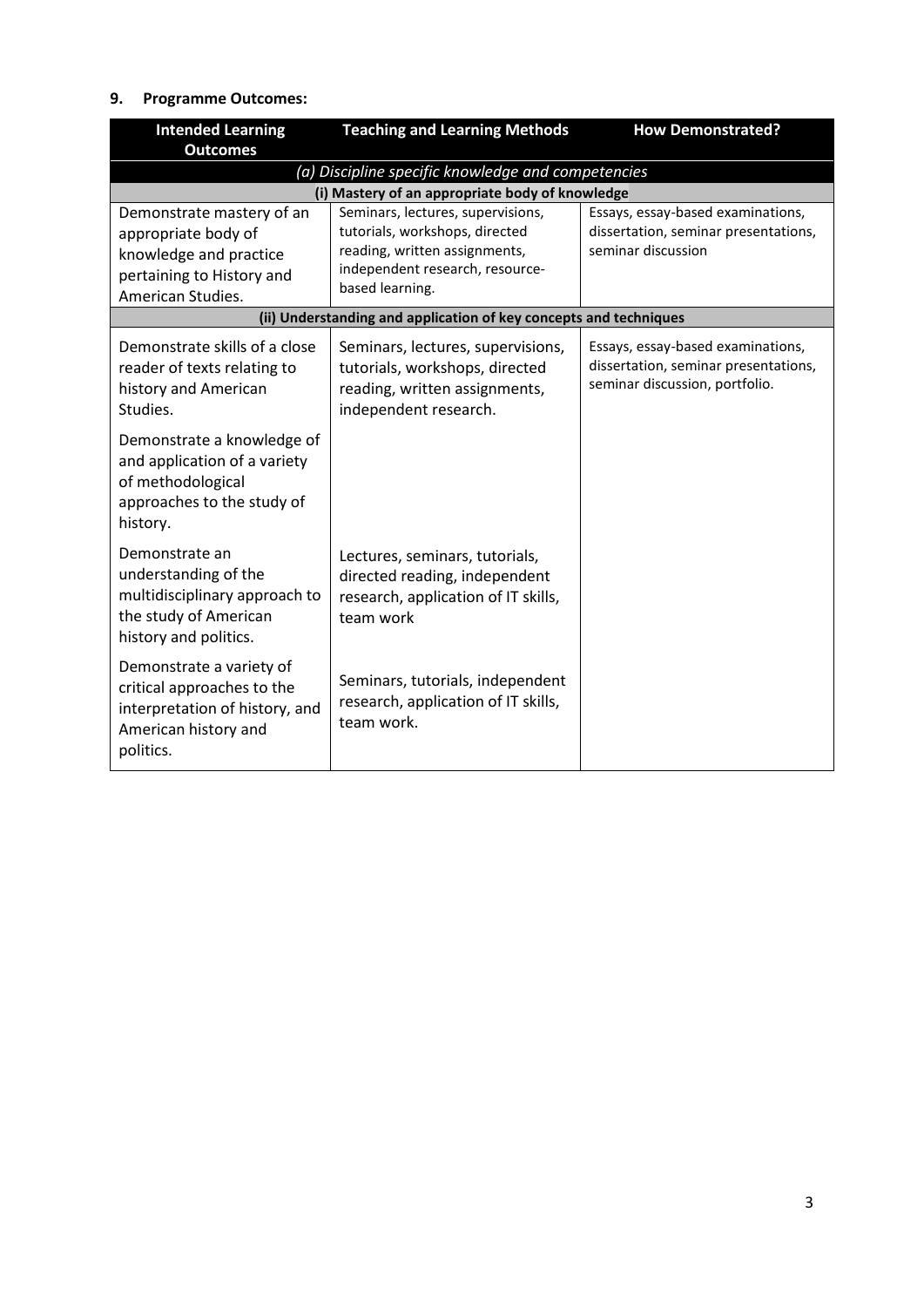| <b>Intended Learning</b><br><b>Outcomes</b>                                                                                                                                                    | <b>Teaching and Learning Methods</b>                                                                                                                                | <b>How Demonstrated?</b>                                                                                                             |  |
|------------------------------------------------------------------------------------------------------------------------------------------------------------------------------------------------|---------------------------------------------------------------------------------------------------------------------------------------------------------------------|--------------------------------------------------------------------------------------------------------------------------------------|--|
|                                                                                                                                                                                                | (iii) Critical analysis of key issues                                                                                                                               |                                                                                                                                      |  |
| Analyse texts relating to<br>history and American Studies<br>for their varied significance<br>and value.                                                                                       | Seminars, lectures, supervisions,<br>workshops, directed reading,<br>written assignments,<br>independent research                                                   | Essays, essay-based examinations,<br>dissertation, seminar presentations,<br>seminar discussion, portfolio                           |  |
| Demonstrate self-<br>consciousness about critical<br>methods in the practice of<br>history.                                                                                                    | Lectures, tutorials, seminars,<br>directed reading, independent<br>research, team work,                                                                             |                                                                                                                                      |  |
| Demonstrate understanding<br>of historiography and the<br>differences between<br>historical sources.                                                                                           | dissertation.                                                                                                                                                       |                                                                                                                                      |  |
| Analyse and integrate an<br>understanding of the history,<br>politics and culture of the<br>USA.                                                                                               |                                                                                                                                                                     |                                                                                                                                      |  |
| Analyse historical and<br>cultural processes in the<br>formation and development<br>of the USA as a nation and its<br>international relationships                                              |                                                                                                                                                                     |                                                                                                                                      |  |
| Develop the ability to utilize<br>effectively the critical<br>methods that contribute to<br>the interdisciplinary field of<br>American Studies.                                                |                                                                                                                                                                     |                                                                                                                                      |  |
|                                                                                                                                                                                                | (iv) Clear and concise presentation of material                                                                                                                     |                                                                                                                                      |  |
| Present historical problems<br>and arguments in a variety of<br>written and oral formats.                                                                                                      | Tutorials, seminars, directed<br>reading, independent research,<br>team work, dissertation.                                                                         | Essays, essay-based<br>examinations, dissertation,<br>seminar presentations, seminar<br>discussion, portfolio, podcasts,<br>posters. |  |
| (v) Critical appraisal of evidence with appropriate insight                                                                                                                                    |                                                                                                                                                                     |                                                                                                                                      |  |
| Marshal appropriate<br>evidence in close reading,<br>critical analysis and<br>contextualization of a range<br>of texts, documents and<br>other source material.<br>Use evidence effectively in | Seminars, lectures, supervisions,<br>tutorials, workshops, directed<br>reading, written assignments,<br>independent research, team<br>work, IT skills, dissertation | Essays, essay-based<br>examinations, dissertation,<br>seminar presentations, seminar<br>discussion.                                  |  |
| the construction of<br>arguments                                                                                                                                                               |                                                                                                                                                                     |                                                                                                                                      |  |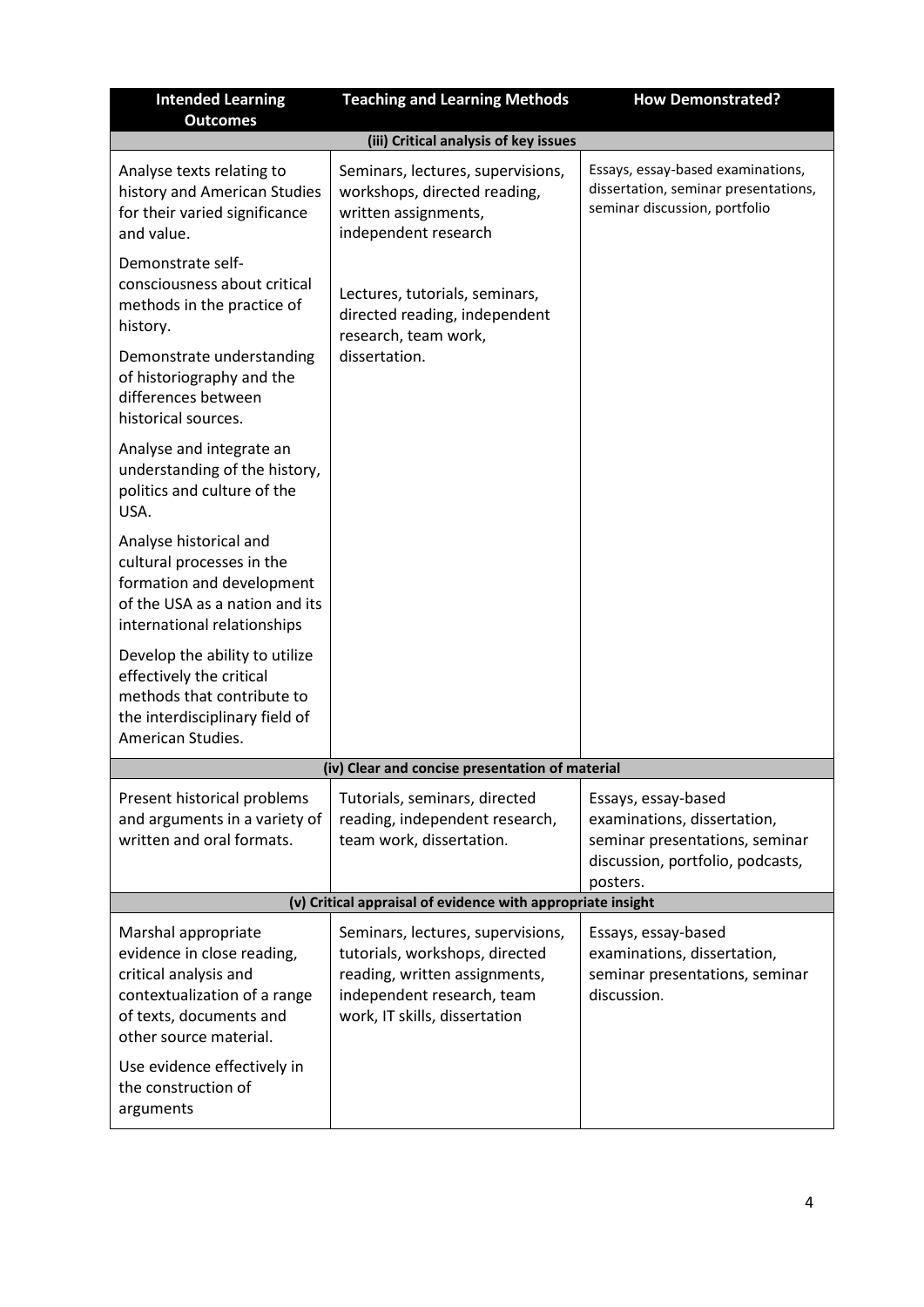| <b>Intended Learning</b><br><b>Outcomes</b>                                                                                                                                                                                                                                                                                                                                          | <b>Teaching and Learning Methods</b>                                                                                                                                                     | <b>How Demonstrated?</b>                                                                                                                          |  |  |  |
|--------------------------------------------------------------------------------------------------------------------------------------------------------------------------------------------------------------------------------------------------------------------------------------------------------------------------------------------------------------------------------------|------------------------------------------------------------------------------------------------------------------------------------------------------------------------------------------|---------------------------------------------------------------------------------------------------------------------------------------------------|--|--|--|
|                                                                                                                                                                                                                                                                                                                                                                                      | (vi) Other discipline specific competencies                                                                                                                                              |                                                                                                                                                   |  |  |  |
| Demonstrate imagination,<br>sensibility and linguistic<br>fluency.<br>Design, research and present<br>a sustained and<br>independently conceived<br>piece of writing reflecting an<br>understanding of one or<br>more contributing disciplines<br>in American Studies (if<br>opting for an American<br>Studies dissertation) or<br>History (if opting for a<br>History dissertation) | Seminars, lectures, supervisions,<br>workshops, directed reading,<br>written assignments,<br>independent research.<br>Independent research, long and<br>comparative essays.              | Essays, essay-based<br>examinations, dissertation,<br>seminar presentations, seminar<br>discussion.<br>Dissertation, final year module<br>essays. |  |  |  |
|                                                                                                                                                                                                                                                                                                                                                                                      | (b) Transferable skills                                                                                                                                                                  |                                                                                                                                                   |  |  |  |
|                                                                                                                                                                                                                                                                                                                                                                                      | (i) Oral communication                                                                                                                                                                   |                                                                                                                                                   |  |  |  |
| Present arguments orally<br>pertaining to History and<br>American Studies in a range<br>of registers and to audiences<br>with different needs.<br>Participate effectively in<br>group discussion.<br>Make appropriate use of<br>visual aids and supporting                                                                                                                           | Seminars, workshops,<br>presentation of team work<br>projects.                                                                                                                           | Oral presentations, seminar<br>discussions, podcast.                                                                                              |  |  |  |
| material.                                                                                                                                                                                                                                                                                                                                                                            |                                                                                                                                                                                          |                                                                                                                                                   |  |  |  |
| (ii) Written communication                                                                                                                                                                                                                                                                                                                                                           |                                                                                                                                                                                          |                                                                                                                                                   |  |  |  |
| Present written arguments<br>of varying lengths and levels<br>of formality.<br>Demonstrate clarity, fluency<br>and coherence in written<br>expression.                                                                                                                                                                                                                               | Lectures, seminars, workshops,<br>supervisions, tutorials                                                                                                                                | Essays, essay-based<br>examinations, dissertation,<br>contribution to seminar<br>discussion, portfolio, posters.                                  |  |  |  |
| (iii) Information technology                                                                                                                                                                                                                                                                                                                                                         |                                                                                                                                                                                          |                                                                                                                                                   |  |  |  |
| Use word-processing,<br>internet, email and<br>Blackboard, effectively,<br>including use of IT for<br>bibliographic and archive<br>searches, data analysis and<br>written/visual presentation<br>of evidence and<br>interpretation                                                                                                                                                   | Seminars, lectures, supervisions,<br>workshops, directed reading,<br>written assignments,<br>independent research.<br>Induction programme, computer<br>practical classes, data analysis. | Essays, essay-based<br>examinations, dissertation,<br>seminar presentations.<br>Computer-based exercises,<br>problem-based exercises.             |  |  |  |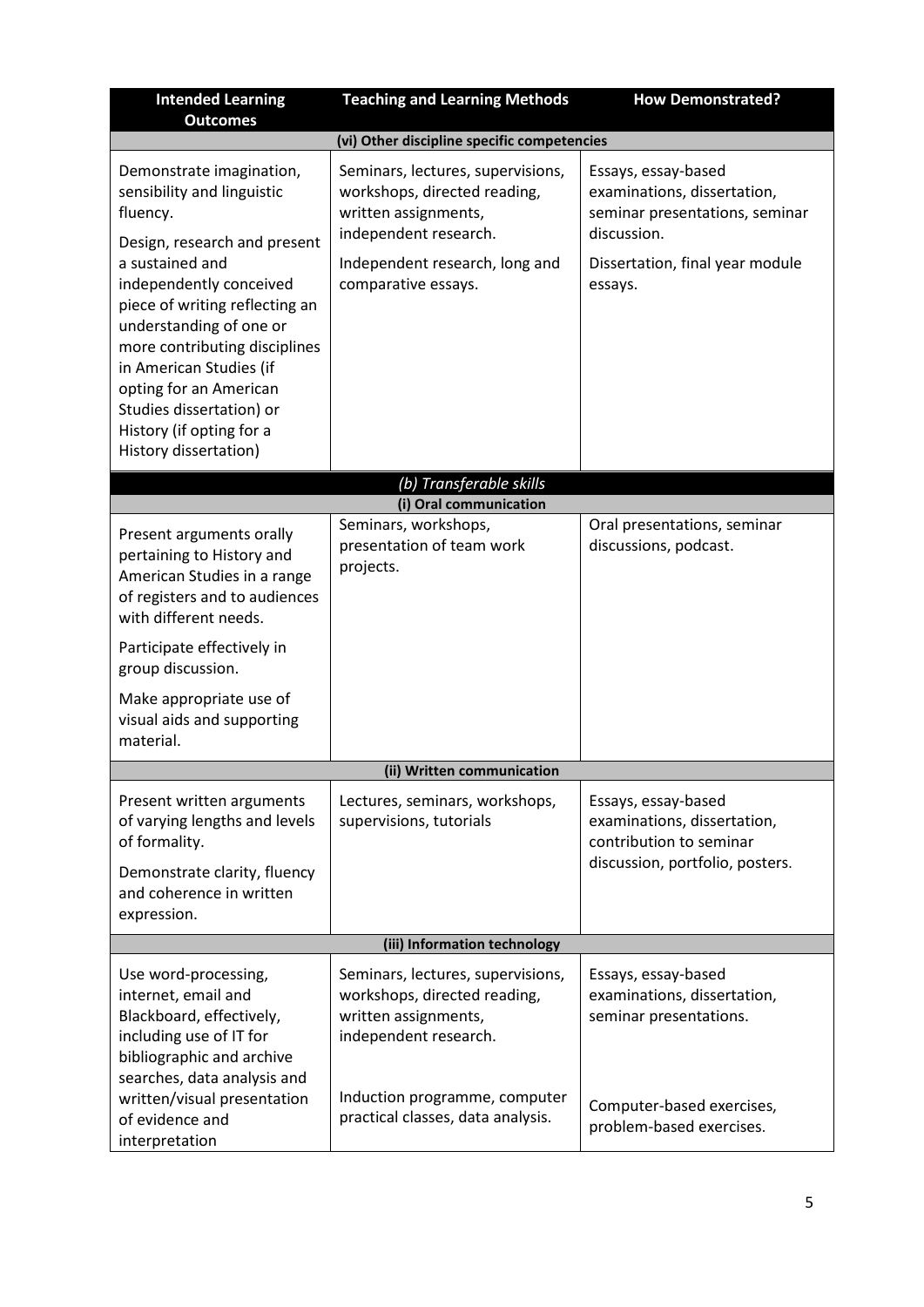| <b>Intended Learning</b><br><b>Outcomes</b>                                                                                                                                                                                                                                                                                                                         | <b>Teaching and Learning Methods</b>                                                                                                                         | <b>How Demonstrated?</b>                                                                                                                                                    |  |  |  |
|---------------------------------------------------------------------------------------------------------------------------------------------------------------------------------------------------------------------------------------------------------------------------------------------------------------------------------------------------------------------|--------------------------------------------------------------------------------------------------------------------------------------------------------------|-----------------------------------------------------------------------------------------------------------------------------------------------------------------------------|--|--|--|
|                                                                                                                                                                                                                                                                                                                                                                     | (iv) Numeracy                                                                                                                                                |                                                                                                                                                                             |  |  |  |
| Ability to use numerical skills<br>in the assessment of<br>electoral data pertaining to<br>American national elections                                                                                                                                                                                                                                              | Seminars for AM1103<br>Lectures, seminars and tutorials                                                                                                      | Assessment for AM1103<br>Independent research projects,                                                                                                                     |  |  |  |
| Ability to use numerical skills<br>in the assessment and<br>presentation of data                                                                                                                                                                                                                                                                                    |                                                                                                                                                              | computer-based projects,<br>problem-based exercises                                                                                                                         |  |  |  |
|                                                                                                                                                                                                                                                                                                                                                                     | (v) Team working                                                                                                                                             |                                                                                                                                                                             |  |  |  |
| Be able to work<br>Tutorials, seminars, team<br>Seminar presentations,<br>problem-solving exercises.<br>contributions to discussions,<br>collaboratively to explore<br>jointly issues relating to<br>contributions to team problem<br><b>History and American</b><br>solving exercises.<br>Studies and to recognise the<br>value of working closely with<br>others. |                                                                                                                                                              |                                                                                                                                                                             |  |  |  |
|                                                                                                                                                                                                                                                                                                                                                                     | (vi) Problem solving                                                                                                                                         |                                                                                                                                                                             |  |  |  |
| Address historical problems<br>in depth using contemporary<br>sources and advanced<br>secondary literature.<br>Design a research<br>methodology.                                                                                                                                                                                                                    | Seminars, lectures, supervisions,<br>workshops, directed reading,<br>written assignments,<br>independent research, team<br>work.                             | Essays, essay-based<br>examinations, dissertation,<br>seminar presentations, seminar<br>discussion, computer-based<br>exercises.                                            |  |  |  |
| Make analytic links between<br>cognate disciplines in<br>American Studies.                                                                                                                                                                                                                                                                                          |                                                                                                                                                              |                                                                                                                                                                             |  |  |  |
|                                                                                                                                                                                                                                                                                                                                                                     | (vii) Information handling                                                                                                                                   |                                                                                                                                                                             |  |  |  |
| Identify, retrieve and<br>manipulate textual, historical<br>and critical sources and<br>information.<br>Transform the significance of<br>this information in the<br>construction of arguments                                                                                                                                                                       | Seminars, lectures, supervisions,<br>workshops, directed reading,<br>written assignments,<br>independent research, computer<br>practical classes, team work. | Essays, essay-based<br>examinations, dissertation,<br>seminar presentations, group<br>projects, seminar discussion,<br>computer-based exercises,<br>problem-based exercises |  |  |  |
| (viii) Skills for lifelong learning                                                                                                                                                                                                                                                                                                                                 |                                                                                                                                                              |                                                                                                                                                                             |  |  |  |
| Demonstrate intellectual<br>independence.<br>Reflect on your own<br>learning, achievements and<br>plans for personal,<br>educational and career<br>development.                                                                                                                                                                                                     | Tutorials with personal tutor.<br>Seminars, career development<br>programmes. Dissertation,<br>independent research.                                         | Dissertation, seminar exercises,<br>team-work projects, curriculum<br>vitae                                                                                                 |  |  |  |
| Manage the time and<br>resources available to you                                                                                                                                                                                                                                                                                                                   |                                                                                                                                                              |                                                                                                                                                                             |  |  |  |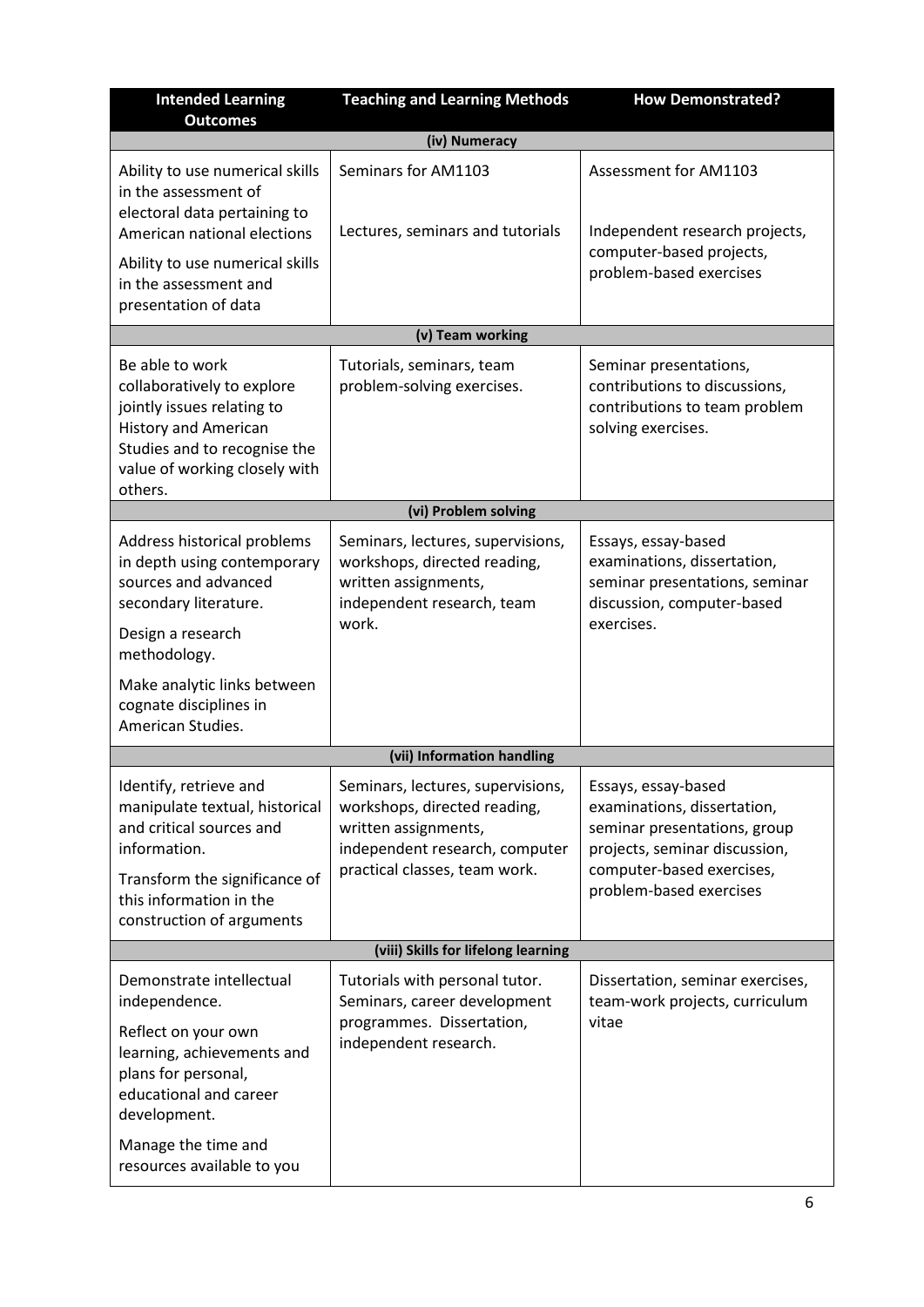## **10. Progression points:**

In cases where a student has failed to meet a requirement to progress he or she will be required to withdraw from the course.

For HS coded modules, certain modules include qualifying elements which students have to pass in order to obtain credits for the module. Please refer to individual module specification forms for further information.

For first year AM coded modules, each element of assessment must be passed individually in order to obtain a pass for the module overall.

## **11. Scheme of Assessment**

This programme follows the standard scheme of award and classification set out in Senate Regulation 5.

# **12. Special features:**

At the end of the first year students are eligible to apply to transfer to a 4-year Joint History and American studies degree, with a year abroad either:

- 1. in the U.S.A.
- 2. or at one of the European partner institutions of the School of History, Politics and International Relations**.**

## **13. Indications of programme quality**

The History and American Studies programmes have been consistently praised by external examiners for their geographical, chronological and thematic breadth. The programme has regularly been ranked among the top ten American Studies programmes in the country in the National Student Survey and across the three major University Subject League Tables. It is currently ranked 6th in *The Complete University Guide* and in *The Guardian*. Our value added score is currently well above average. The programme has also been regularly praised by external examiners for its breadth, innovation and rigour.

# **14. External Examiner(s) reports**

The details of the External Examiner(s) for this programme and the most recent External Examiners' reports for this programme can be foun[d here.](https://exampapers.le.ac.uk/xmlui/)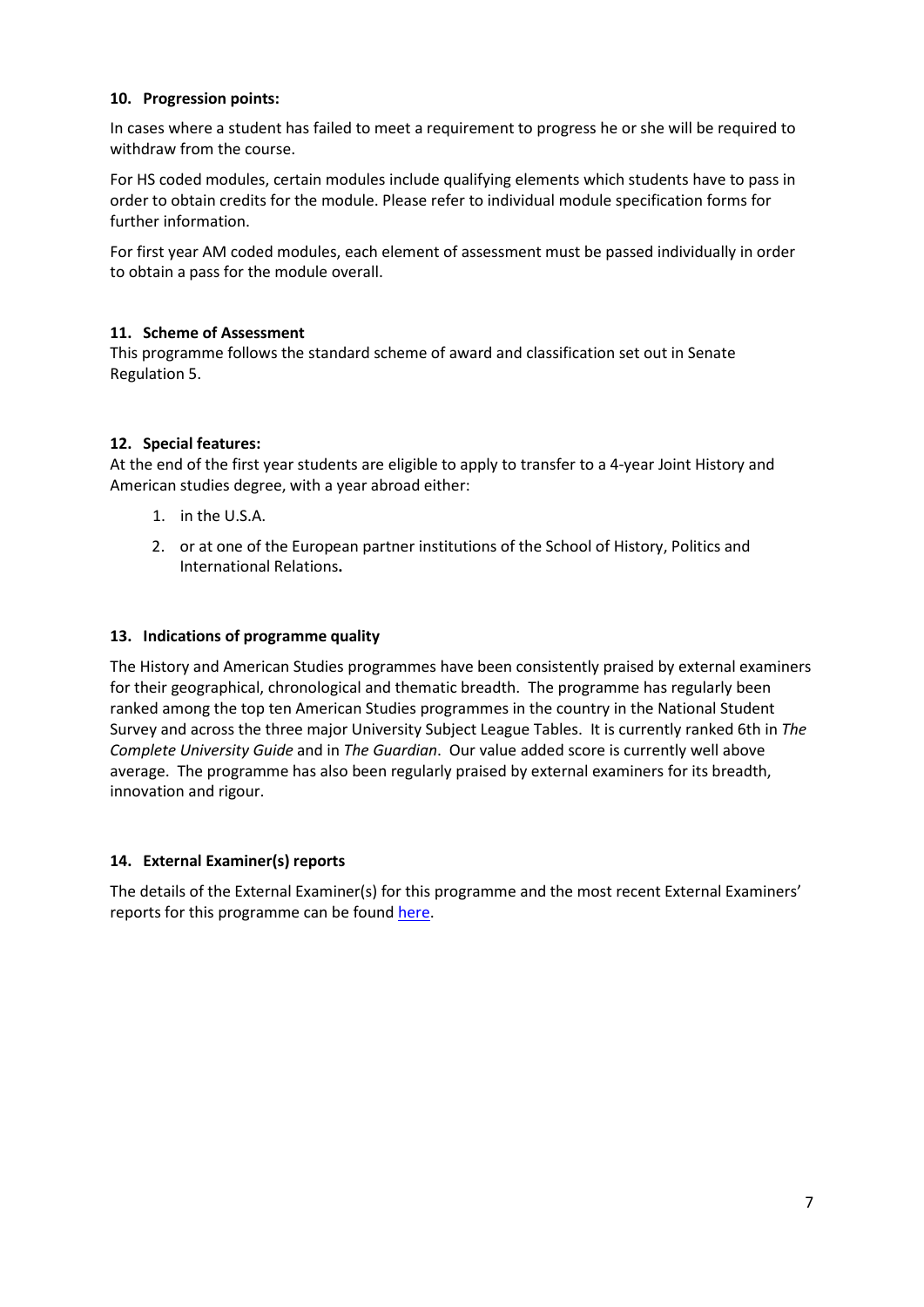# **Appendix 1: Programme structure (programme regulations)**

# **BA HISTORY AND AMERICAN STUDIES**

# **FIRST YEAR MODULES**

**SEMESTER 1**

| <b>Core Modules</b> |                                                           |                       | <b>Credits</b> |
|---------------------|-----------------------------------------------------------|-----------------------|----------------|
| AM1001              | Freedom Written in Blood: United States History 1776-1877 |                       | 15             |
| AM1103              | Introduction to U.S. Politics                             |                       | 30             |
| HS1002              | The Shock of the Modern                                   |                       | 15             |
|                     |                                                           | <b>Semester Total</b> | 60             |

#### **SEMESTER 2**

| <b>Core Modules</b>     |                                                                                      |                       | <b>Credits</b> |
|-------------------------|--------------------------------------------------------------------------------------|-----------------------|----------------|
| AM1104                  | American History since 1877                                                          |                       | 30             |
| <b>Optional Modules</b> |                                                                                      |                       |                |
|                         | 30 credits of approved History options                                               |                       |                |
| HS1012                  | Global History: Connections and Cultures in a Changing World,<br>1750 to the present |                       | (15)           |
| HS1013                  | Great Britain: The State We're In                                                    |                       | (15)           |
| HS1016                  | Europe 1861-1991: Emancipation and Subjugation                                       |                       | (15)           |
|                         |                                                                                      | <b>Semester Total</b> | 60             |

## **SECOND YEAR MODULES**

#### **SEMESTER 1**

| <b>Core Modules</b>     |                                                                  | <b>Credits</b> |
|-------------------------|------------------------------------------------------------------|----------------|
| AM2016                  | Americas Plural: Latin America and the United States             | 15             |
| HS2400                  | Perceiving the Past                                              | 30             |
| <b>Optional Modules</b> |                                                                  |                |
|                         | 15 credits of approved History varieties or option modules       |                |
| HS2232                  | <b>Religious History</b>                                         | (15)           |
| <b>HS2237</b>           | All Bourgeois Now? Class in History                              | (15)           |
| <b>HS2238</b>           | <b>Global Cities</b>                                             | (15)           |
| HS2301                  | Anglo-Saxon England to Alfred                                    | (15)           |
| HS2307                  | Madness, Monarchy and Politics in Georgian England               | (15)           |
| <b>HS2328</b>           | Jack-the-Ripper: Popular Culture and Policing in Victorian Times | (15)           |
| <b>HS2348</b>           | Rise and Fall of the Soviet Union                                | (15)           |
| HS2349                  | Stormtroopers, Arrow Cross and Iron Guard                        | (15)           |
|                         |                                                                  |                |

**Semester Total 60**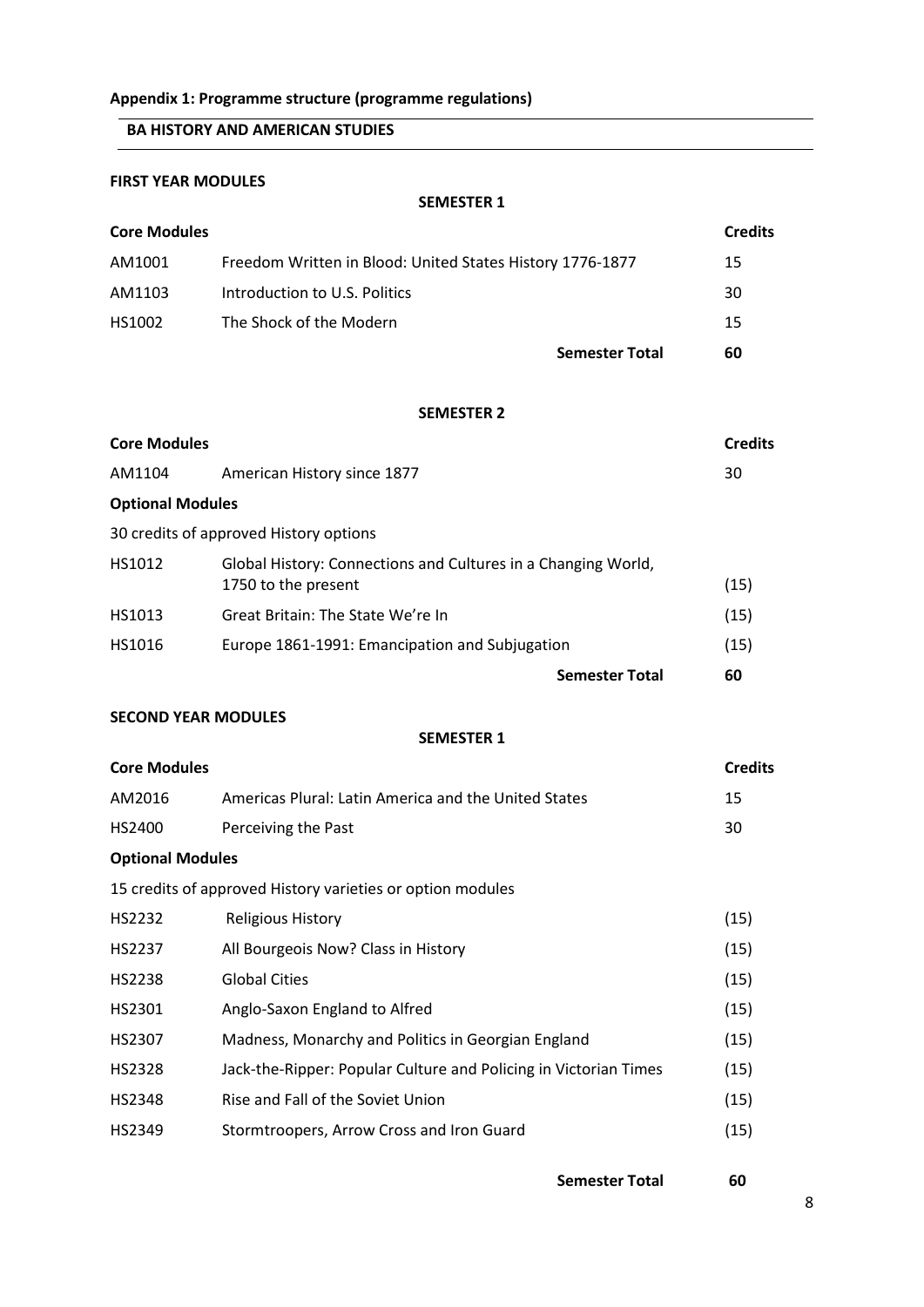## **SEMESTER 2**

| <b>Core Modules</b>                                                                                                                                                                         |                                                                                  |              | <b>Credits</b> |
|---------------------------------------------------------------------------------------------------------------------------------------------------------------------------------------------|----------------------------------------------------------------------------------|--------------|----------------|
| AM2014                                                                                                                                                                                      | Ethnicity and Diversity in American Life, from Emancipation to the<br>Present    |              | 15             |
| HS2500                                                                                                                                                                                      | The Historian's Craft                                                            |              | 30             |
| <b>Optional Modules</b>                                                                                                                                                                     |                                                                                  |              |                |
|                                                                                                                                                                                             | 15 credits of approved American History/Politics options:                        |              |                |
| HS2311                                                                                                                                                                                      | Domestic Revolutions: Women, Men and the Family in American History (15)         |              |                |
| HS2329                                                                                                                                                                                      | World Connected: Welfare, Economy and Government since 1945                      |              | (15)           |
| HS2346                                                                                                                                                                                      | Slavery, the Civil War and Reconstruction in the United States                   |              | (15)           |
| HS2360                                                                                                                                                                                      | History in the Classroom                                                         |              | (15)           |
| PL2022                                                                                                                                                                                      | <b>Foreign Policy Analysis</b>                                                   |              | (15)           |
|                                                                                                                                                                                             |                                                                                  |              |                |
| <b>THIRD YEAR MODULES</b>                                                                                                                                                                   |                                                                                  |              |                |
|                                                                                                                                                                                             | There are THREE elements to the final year programme:                            |              |                |
| 1) Dissertation                                                                                                                                                                             |                                                                                  |              | 45             |
| 2) Special Subject                                                                                                                                                                          |                                                                                  |              | 45             |
|                                                                                                                                                                                             | 3) Two 15 credit option modules                                                  |              | 30             |
|                                                                                                                                                                                             |                                                                                  | <b>Total</b> | 120            |
|                                                                                                                                                                                             | Students must ensure that they do not take all three elements in one discipline. |              |                |
| 1) A year-long 45 credit dissertation (notionally 30 credits in semester one and 15 credits in<br>semester two). Students may take their dissertation in either History or American Studies |                                                                                  |              |                |
| <b>Either</b>                                                                                                                                                                               |                                                                                  |              |                |
| HS3510                                                                                                                                                                                      | <b>Dissertation in History</b>                                                   |              | (45)           |

| <b>Or</b> |                                  |      |
|-----------|----------------------------------|------|
| AM3001    | Dissertation in American Studies | (45) |

2) A year-long 45 credit Special Subject (notionally 15 credits in semester one and 30 credits in semester two)

| HS3768 | The British Antislavery Movement, 1787-1833                                                         | (45) |
|--------|-----------------------------------------------------------------------------------------------------|------|
| HS3769 | The Holocaust: Genocide in Europe                                                                   | (45) |
| HS3771 | After Hitler: Society, Culture and The Politics of The Nazi Past in The<br>Two Germanies, 1945-1990 | (45) |
| HS3772 | The Age of Bede and Alcuin: Anglo-Saxon Northumbria and Mercia in<br>the 7th and 8th Centuries      | (45) |
| HS3773 | Beauty, Sex & Science: Whose Body is it Anyway c.1550-2015?                                         | (45) |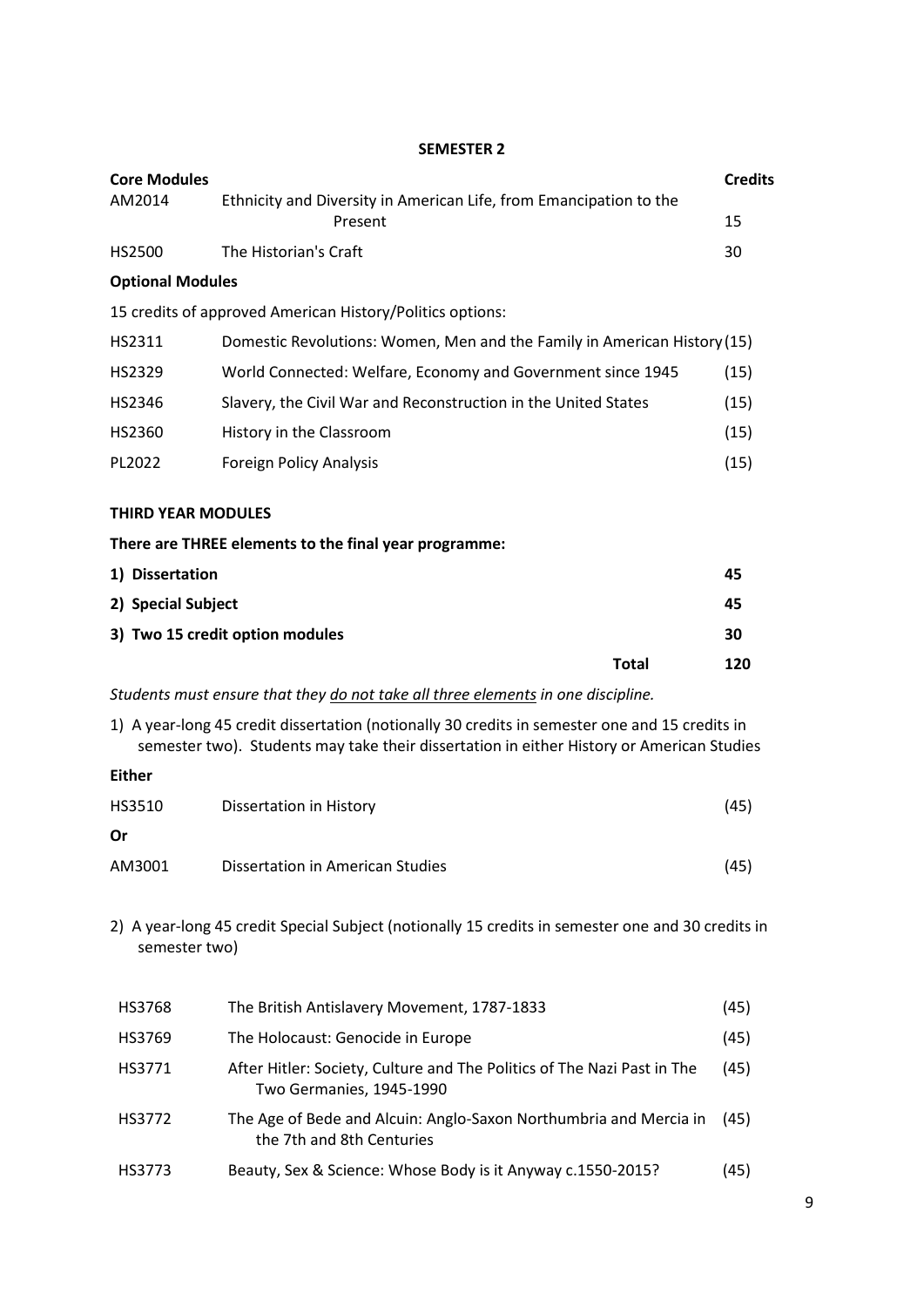| HS3776 | How Soon is Now? A Social History of Urban England, 1945-1985 | (45) |
|--------|---------------------------------------------------------------|------|
| HS3777 | The Presidency of Franklin D. Roosevelt                       | (45) |
| HS3778 | Church, State and Belief in Soviet Russia, 1941-1991          | (45) |

3) In addition, students take 30 credits of options, 15 credits in each semester, chosen from a list of American History/Politics options and Non-US History options.

### **SEMESTER 1**

## American History/Politics options:

| HS3634 | The USA and the Vietnam War                      | (15) |
|--------|--------------------------------------------------|------|
| HS3662 | Crime and Punishment in African-American History | (15) |
| PL3071 | The American Presidency                          | (15) |

## Non-American History options:

| HS3646        | Fourteenth Century Crisis in England? Politics and Society 1297-1413 | (15) |
|---------------|----------------------------------------------------------------------|------|
| HS3678        | Food, Diet and Health in Early Modern Europe                         | (15) |
| HS3689        | When Two Dragons Fight: China and Japan at War in the                |      |
|               | <b>Twentieth Century</b>                                             | (15) |
| HS3694        | Diasporas and Migrations in the Modern World                         | (15) |
| <b>HS3808</b> | Gender, Crime and Deviance in Eighteenth-Century Britain             | (15) |

### **SEMESTER 2**

## American History/Politics options:

| HS3691 | Indigenous Peoples of the Americas, c. 1350–1650            | (15) |
|--------|-------------------------------------------------------------|------|
| HS3680 | Women in American Society from Civil War to First World War | (15) |
| PL3114 | American Political Development                              | (15) |

## Non-American History options:

| HS3614 | The Imperial Economy: Britain and the Wider World 1815-1914                                                                | (15) |
|--------|----------------------------------------------------------------------------------------------------------------------------|------|
| HS3696 | The Medieval Natural World                                                                                                 | (15) |
| HS3699 | From Empire to Nation: Modern South Asia, c. 1857-1947                                                                     | (15) |
| HS3681 | Clothing and Fashion in Historical Perspective: Case Studies of Modern European<br><b>Fashion in Transnational Context</b> | (15) |
| HS3620 | What Difference Did the War Make? British Society and the Great War                                                        | (15) |